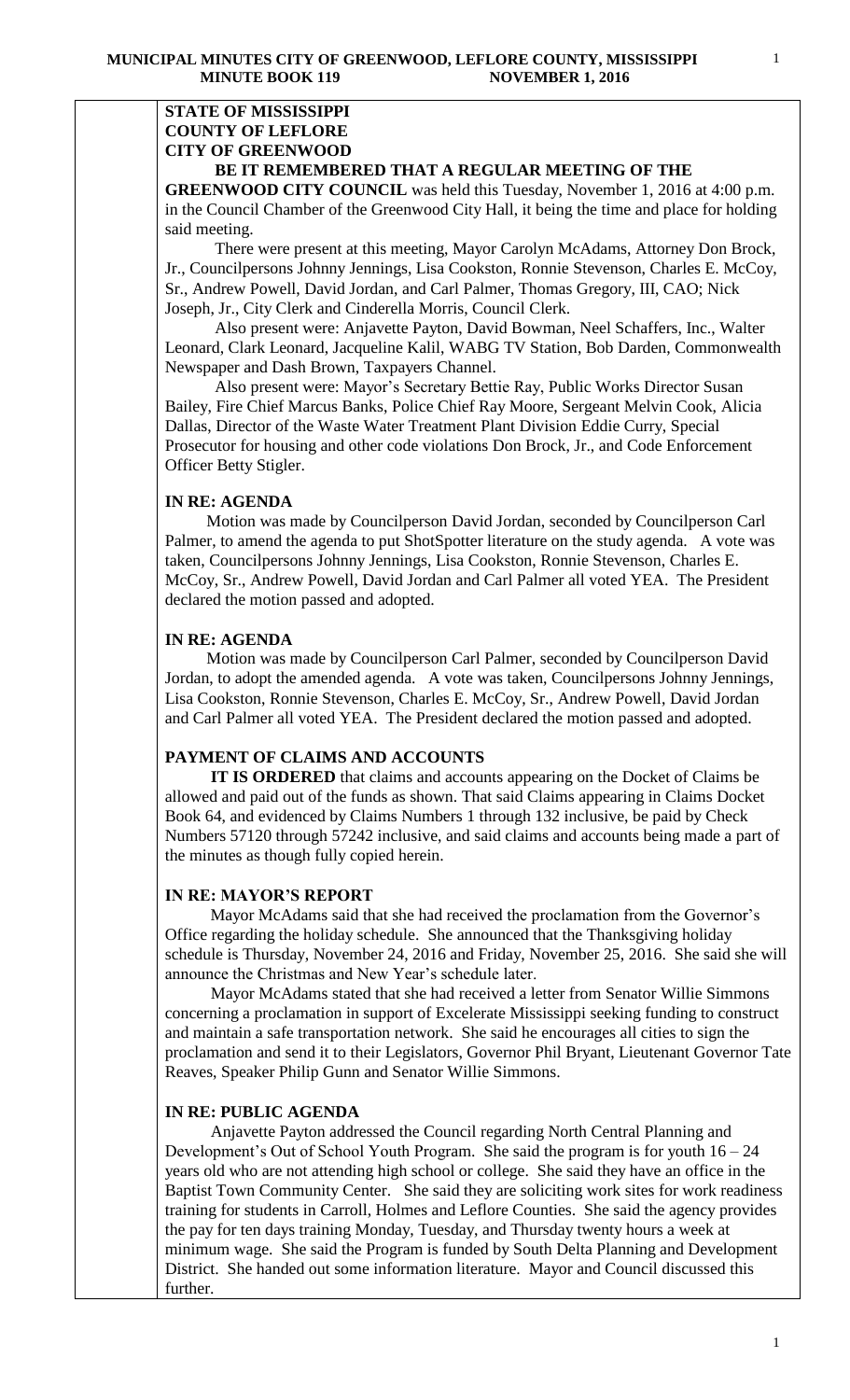David Bowman, Neel Schaffer, Inc. advised Council that they had the final inspection with DEQ (Department of Environmental Quality). He said there is a summary change order at no cost to the city. He stated that they were ready to close out the Waste Water Treatment Facility Project. He said a resolution is on the agenda.

**IN RE: DILAPIDATED HOUSING RESOLUTION ADJUDGING PROPERTY TO BE A MENACE TO THE PUBLIC HEALTH AND SAFETY** Orlanski Investments, L. P.

131 West Johnson Street - Adopted Unanimously

# **RESOLUTION ADJUDGING PROPERTY TO BE A MENACE TO THE PUBLIC HEALTH AND SAFETY** Walter Leonard

916 Henderson Street **- Adopted Unanimously** 

Councilperson Charles E. McCoy, Sr. leaves the meeting at this time.

### **RESOLUTION ADJUDGING PROPERTY TO BE A MENACE TO THE PUBLIC HEALTH AND SAFETY** Peggy Adams 313 Young Street- Adopted Unanimously

Councilperson Charles E. McCoy, Sr. returns to the meeting at this time.

**RESOLUTION ADJUDGING PROPERTY NOT TO BE A MENACE TO THE PUBLIC HEALTH AND SAFETY AND DISMISSING ACTION**  Harvey Green 319 Stephens Street - Adopted Unanimously

**RESOLUTION ADJUDGING PROPERTY TO BE A MENACE TO THE PUBLIC HEALTH AND SAFETY** Irene Byrd Bush Diane and John Byrd 711 Avenue F - Adopted Unanimously

**RESOLUTION ADJUDGING PROPERTY TO BE A MENACE TO THE PUBLIC HEALTH AND SAFETY** Robert Lee Jones, Et Al 313 West Taft Street - Adopted Unanimously

**RESOLUTION ADJUDGING PROPERTY TO BE A MENACE TO THE PUBLIC HEALTH AND SAFETY** Verna Stovall 315 West Taft Street **- Tabled Unanimously** 

 $\mathfrak{D}$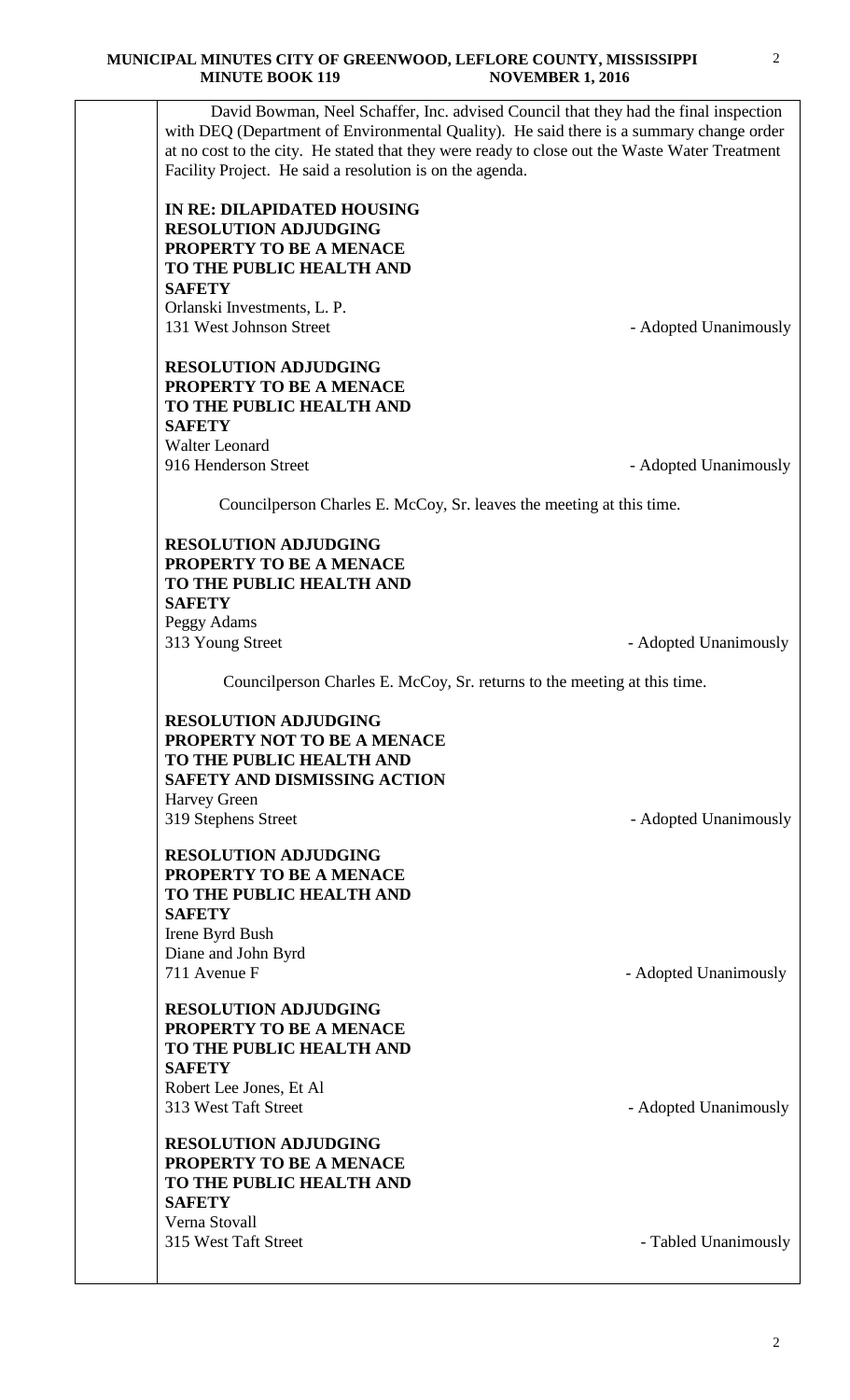| <b>RESOLUTION ADJUDGING</b>                                                             |                       |
|-----------------------------------------------------------------------------------------|-----------------------|
| <b>PROPERTY TO BE A MENACE</b><br>TO THE PUBLIC HEALTH AND                              |                       |
| <b>SAFETY</b>                                                                           |                       |
| South Central Conference Association of                                                 |                       |
| Seventh Day Adventists                                                                  |                       |
| 308 Broad Street                                                                        | - Tabled Unanimously  |
|                                                                                         |                       |
| <b>RESOLUTION ADJUDGING</b>                                                             |                       |
| PROPERTY TO BE A MENACE<br>TO THE PUBLIC HEALTH AND                                     |                       |
| <b>SAFETY</b>                                                                           |                       |
| Isaac Scott, Et Ux                                                                      |                       |
| <b>Prisock Properties</b>                                                               |                       |
| 606 State Street                                                                        | - Adopted Unanimously |
|                                                                                         |                       |
| <b>RESOLUTION ADJUDGING</b>                                                             |                       |
| PROPERTY NOT TO BE A MENACE<br>TO THE PUBLIC HEALTH AND                                 |                       |
| <b>SAFETY AND DISMISSING ACTION</b>                                                     |                       |
| Louis E. Fancher, Jr.                                                                   |                       |
| 44 X 180 Foot Lot behind Shell-go on                                                    |                       |
| <b>Carrollton Avenue</b>                                                                |                       |
| (Parcel#: 101-1302-02-004.60)                                                           | - Adopted Unanimously |
|                                                                                         |                       |
| <b>RESOLUTION ADJUDGING</b><br>PROPERTY TO BE A MENACE                                  |                       |
| TO THE PUBLIC HEALTH AND                                                                |                       |
| <b>SAFETY</b>                                                                           |                       |
| Norma Thomas                                                                            |                       |
| 1422 Ray Street                                                                         | - Tabled Unanimously  |
| <b>RESOLUTION ADJUDGING</b>                                                             |                       |
| PROPERTY NOT TO BE A MENACE                                                             |                       |
| TO THE PUBLIC HEALTH AND                                                                |                       |
| <b>SAFETY AND DISMISSING ACTION</b>                                                     |                       |
| Earnest Herr Bledsoe, Et Al                                                             |                       |
| Vacant lot on the SW corner of Poplar Street                                            |                       |
| and Barton Avenue                                                                       |                       |
| (Parcel#: 085-0303-10-002.00)                                                           | - Adopted Unanimously |
| <b>RESOLUTION ADJUDGING</b>                                                             |                       |
| PROPERTY TO BE A MENACE                                                                 |                       |
| TO THE PUBLIC HEALTH AND                                                                |                       |
| <b>SAFETY</b>                                                                           |                       |
| Joseph Kraemer and                                                                      |                       |
| Deborah Kraemer                                                                         |                       |
| 611 West Monroe Street                                                                  | - Adopted Unanimously |
| IN RE: POLICY ISSUES AGENDA - NONE                                                      |                       |
| IN RE: ROUTINE AGENDA                                                                   |                       |
| <b>IN RE: CONSENT AGENDA</b>                                                            |                       |
| <b>IN RE: MINUTES</b>                                                                   |                       |
| Motion was made by Councilperson Charles E. McCoy, Sr., seconded by                     |                       |
| Councilperson Carl Palmer, to adopt the minutes of the October 18, 2016 City Council    |                       |
| meeting. A vote was taken, Councilpersons Johnny Jennings, Lisa Cookston, Ronnie        |                       |
| Stevenson, Charles E. McCoy, Sr., Andrew Powell, David Jordan and Carl Palmer all voted |                       |

YEA. The President declared the motion passed and adopted.

3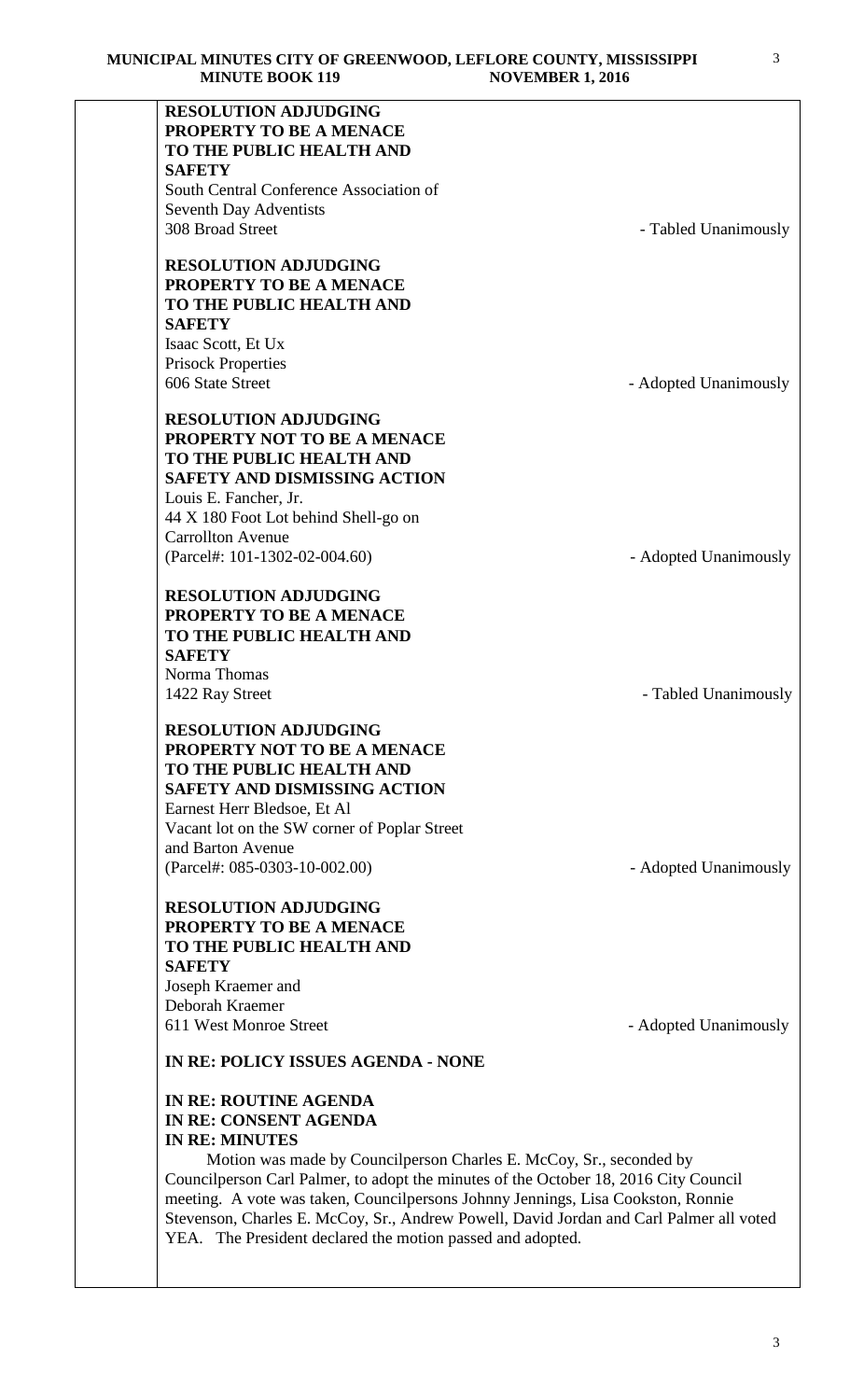### **RESOLUTION AUTHORIZING A DONATION IN THE AMOUNT OF \$5,000.00 TO THE GREENWOOD MINISTERIAL ASSOCIATION BENEVOLENT FUND** - **Adopted Unanimously**

### **RESOLUTION AUTHORIZING THE MAYOR AND CITY CLERK TO DO ALL THINGS REASONABLE AND NECESSARY TO PAY ALL OBLIGATIONS ON THE DOCKET OF CLAIMS**

**WHEREAS**, the City from time to time incurs necessary reasonable expenses; and,

**WHEREAS**, all lawful obligations should be timely paid.

**NOW, THEREFORE, BE IT RESOLVED BY THE COUNCIL OF THE CITY OF GREENWOOD, LEFLORE COUNTY, MISSISSIPPI**:

**SECTION 1**: The Mayor and the City Clerk should be and they are hereby authorized to do all things reasonable and necessary to pay all those obligations listed in the **"DOCKET OF CLAIMS," BOOK 64, CITY OF GREENWOOD, NOVEMBER 1, 2016, CITY COUNCIL MEETING.**

The above and foregoing resolution, after having been first reduced to writing and read by the Clerk of the Council, was introduced by Councilperson Charles E. McCoy, Sr., seconded by Councilperson Carl Palmer, and was adopted by the following roll call to-wit:

> YEAS NAYS Johnny Jennings Lisa Cookston Ronnie Stevenson Charles E. McCoy, Sr. Andrew Powell David Jordan Carl Palmer

**IN RE: ROUTINE ITEMS AGENDA A RESOLUTION AUTHORIZING THE CITY OF GREENWOOD TO ENTER INTO A CONTRACT WITH WILLIS ENGINEERING INC. FOR PRELIMINARY ENGINEERING SERVICES FOR THE FULTON STREET STREETSCAPE IMPROVEMENT PROJECT - Adopted Unanimously** 

**A RESOLUTION OF THE CITY COUNCIL OF GREENWOOD MISSISSIPPI AUTHORIZING APPROVAL OF FINAL - SUMMARY CHANGE ORDER NUMBER 10 TO THE CONTRACT WITH MAX FOOTE CONSTRUCTION CO., INC. AND AUTHORIZATION OF SUBMITTAL OF CLOSEOUT DOCUMENTS FOR CONTRACT SRF C280-782-05, GREENWOOD WASTEWATER TREATMENT FACILITY - Adopted Unanimously**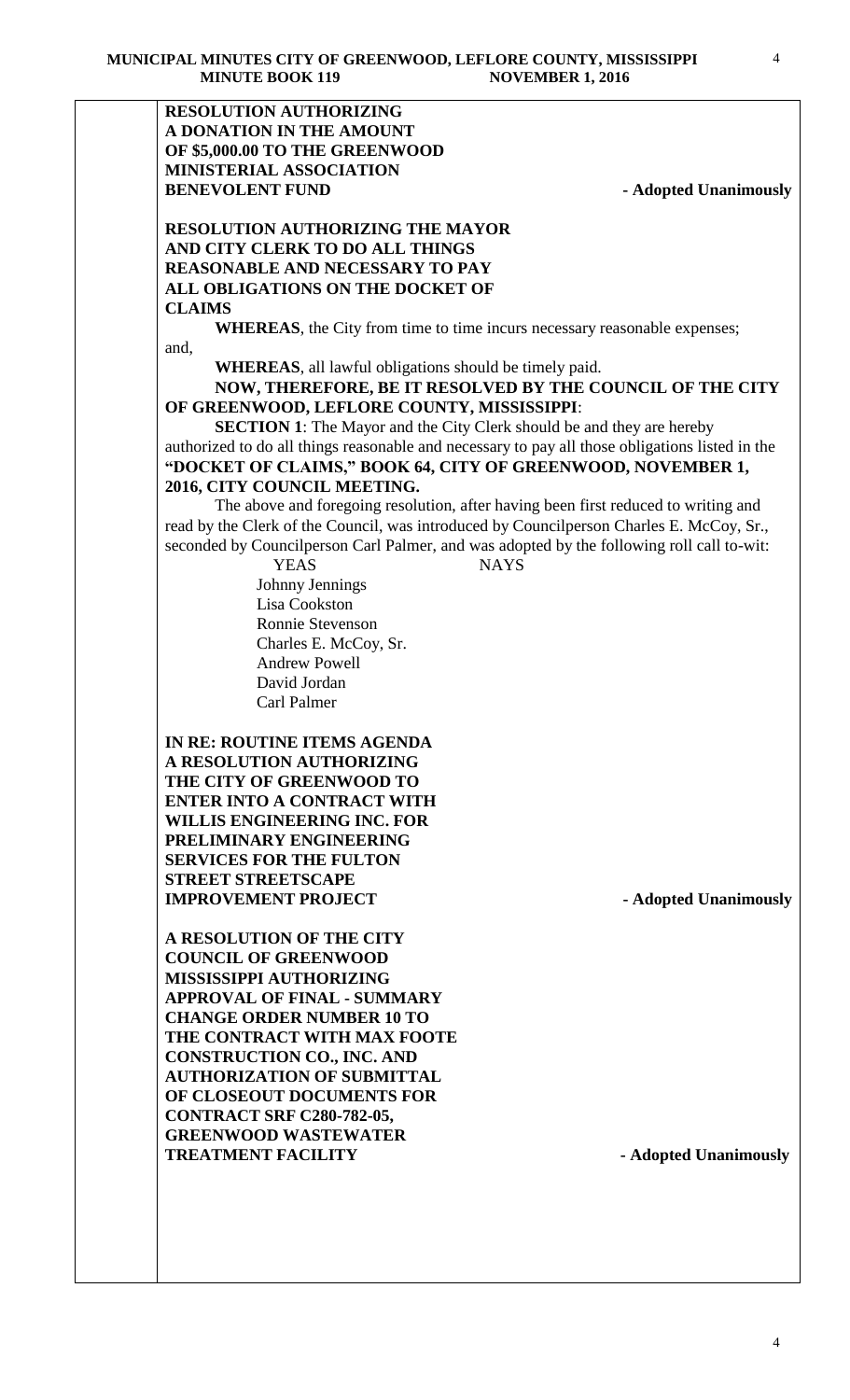## **IN RE: STUDY AGENDA - ShotSpotter**

Council President Ronnie Stevenson told Council to read over the ShotSpotter information provided. Councilperson David Jordan asked Mayor McAdams if the city has the resources available to cover the cost of this. Mayor McAdams stated that the city has money in reserves. Mayor and Council discussed this further. Mayor McAdams said someone will be at the next meeting to answer questions that Council may have.

 Councilperson Charles E. McCoy asked Chief Ray Moore about the shortage of officers in his department. Chief Moore said that his department is eight full time officers short. He said he has a couple of officers in the academy.

 **THERE BEING NO FURTHER BUSINESS, THIS MEETING WAS ADJOURNED** 

#### **RONNIE STEVENSON, PRESIDENT**

 **JOHNNY JENNINGS, VICE PRESIDENT**

 **LISA COOKSTON**

 **CHARLES E. MCCOY, SR.** 

 **ANDREW POWELL**

#### **DAVID JORDAN**

 **CARL PALMER**

**CERTIFIED BY:**

**NICK JOSEPH, JR., CITY CLERK**